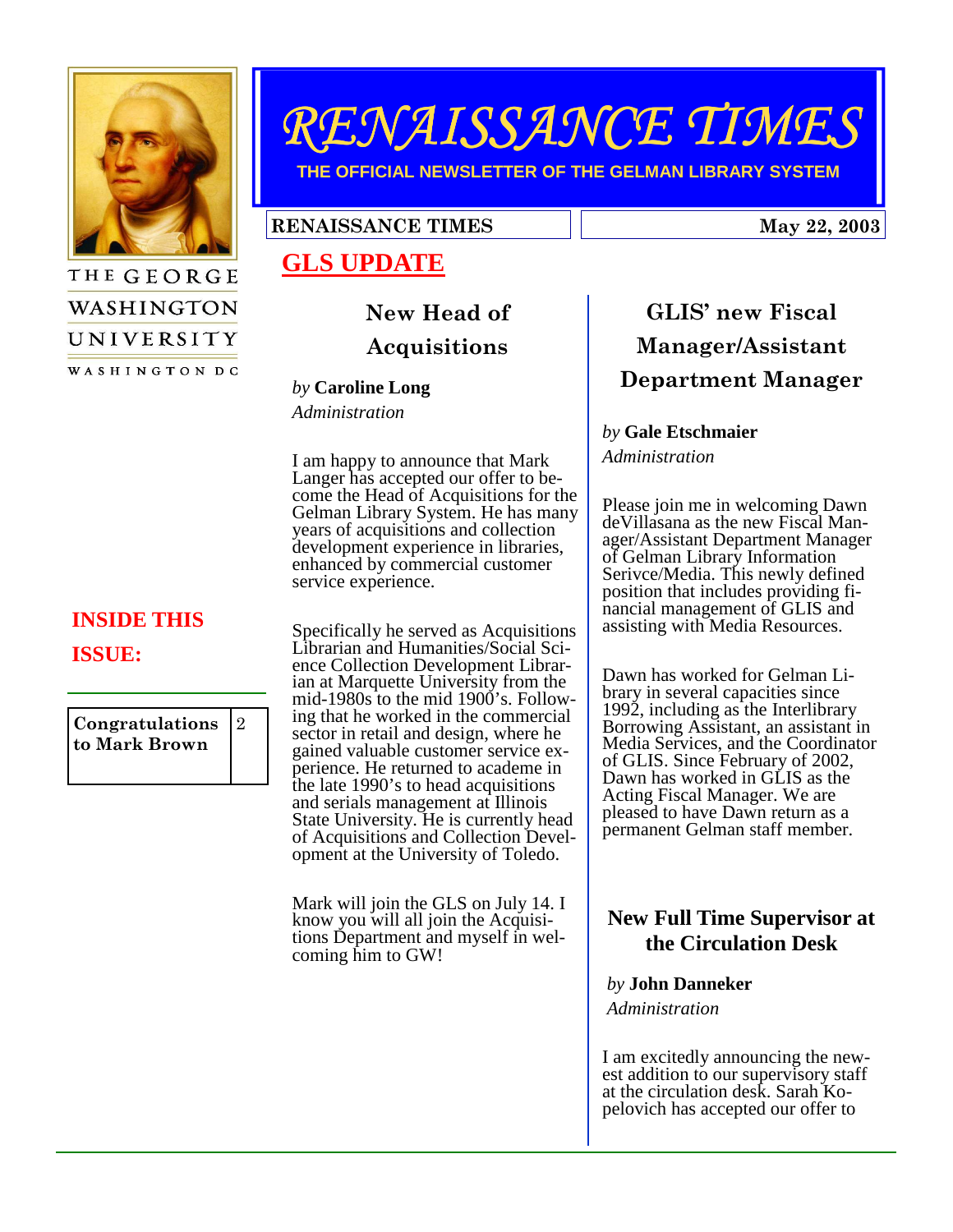continue at the desk in a full-time capacity; she has been at the desk as a part-time desk supervisor since September of 2002, and she previously served as a circulation desk student assistant for 2 years prior to that time. She has a wealth of knowledge to share with our patrons and always exemplifies the customer service standards that we all strive to achieve here at Gelman.

Sarah completed her undergraduate degree here at GW this spring, graduating a few weeks ago with her B.A. in Psychology and Criminal Justice. Eventually Sarah plans to move on to graduate or law school.

Please join with me in congratulating her when you see her at the desk!

## GELMAN HUMAN RESOURCES NEWS

#### **Vacancy Listing**

Please see **Attachment A** for the Gelman Library System's Vacancy Listing.

## CAMPUS NEWS

#### **GW HRS Systems have Moved to 21st Century!**

#### *by* **Alicia Miller**

*Administration* 

Here is a bit of good news for internal GW job seekers!

I am pleased to announce that the Gelman Library Employee Network (GLEN) will soon be updated with links to the newly enhanced Department of Human Resources Website. Beginning May 30, 2003, current full time and part time permanent University employees will be able to submit their resumes online and apply directly for transfers to other GW positions. In addition, hiring departments will be able to complete Recruitment Action Request Forms (RAR) using a "fill-able" Adobe PDF electronic Form.

For more information about the enhanced GW HRS website, please see **Attachment B** or visit http://www.gwu.edu/~hrs/sac/eoim plementation.html.

Thank you, GW HRS!

## Announcing GW cbt.doc

### by Alicia Miller Administration

The George Washington University's computerbased training system has been upgraded. For details, please see Attachment C or visit www.teachme.gwu.edu.

> *"It does not matter how many books you may have, but whether they are good or not."*

> > *~* **Lucius Annaeus** *~*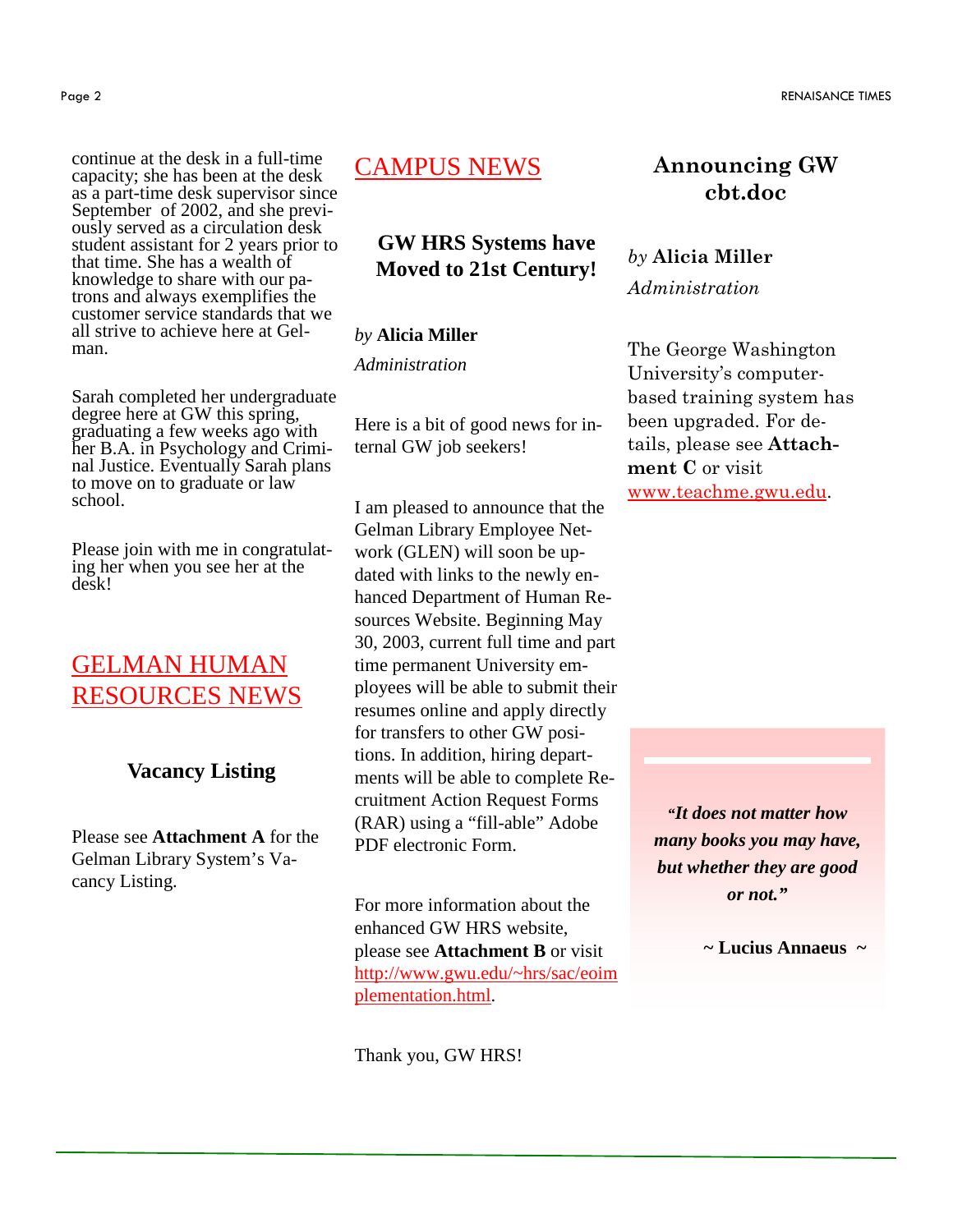Page 3 RENAISSANCE TIMES

## **Special Discount Offer Kinko's Printing/Copy Contract**

GW has entered a reproduction pricing agreement with Kinko's Business Solutions. Kinko's is offering special pricing to faculty and staff for business purposes only. This reduced pricing is effective at all Maryland, DC and Virginia locations.

- Present your GWorld card for identification purposes.
- Utilize your P-Card, when possible, per P-Card Policy.
- If P-Card cannot be utilized, enter requisition in EAS system for desired copies.
- Black/White copies are 2.9 cents each or 2.2 cents each for over 20,000 copies.
- Color copies are 29 cents each.
- Significant discounts are available on all special related copying projects by contacting Kinko's Major Account Representative, Alice Merrick, at (301) 512-0555.

If you have any questions, please contact Ameer Abdullah at (202) 994-3798 or aabdulla@gwu.edu.

#### **United Airlines' Special Discount**

United Airlines is now offering a special 15% discount on most fares through the university's contract with Carlson Wagonlit Travel Services for business travel.

If you have any question, please contact Irene McDonald at (202) 994-3831 or

imcdonal@gwu.edu.

Be sure to visit the Supply Chain Website (www.gwu.edu/~supchn/scmain .htm). Access this link using Internet Explorer to view the latest news, procedures, forms, preferred supplier list, etc.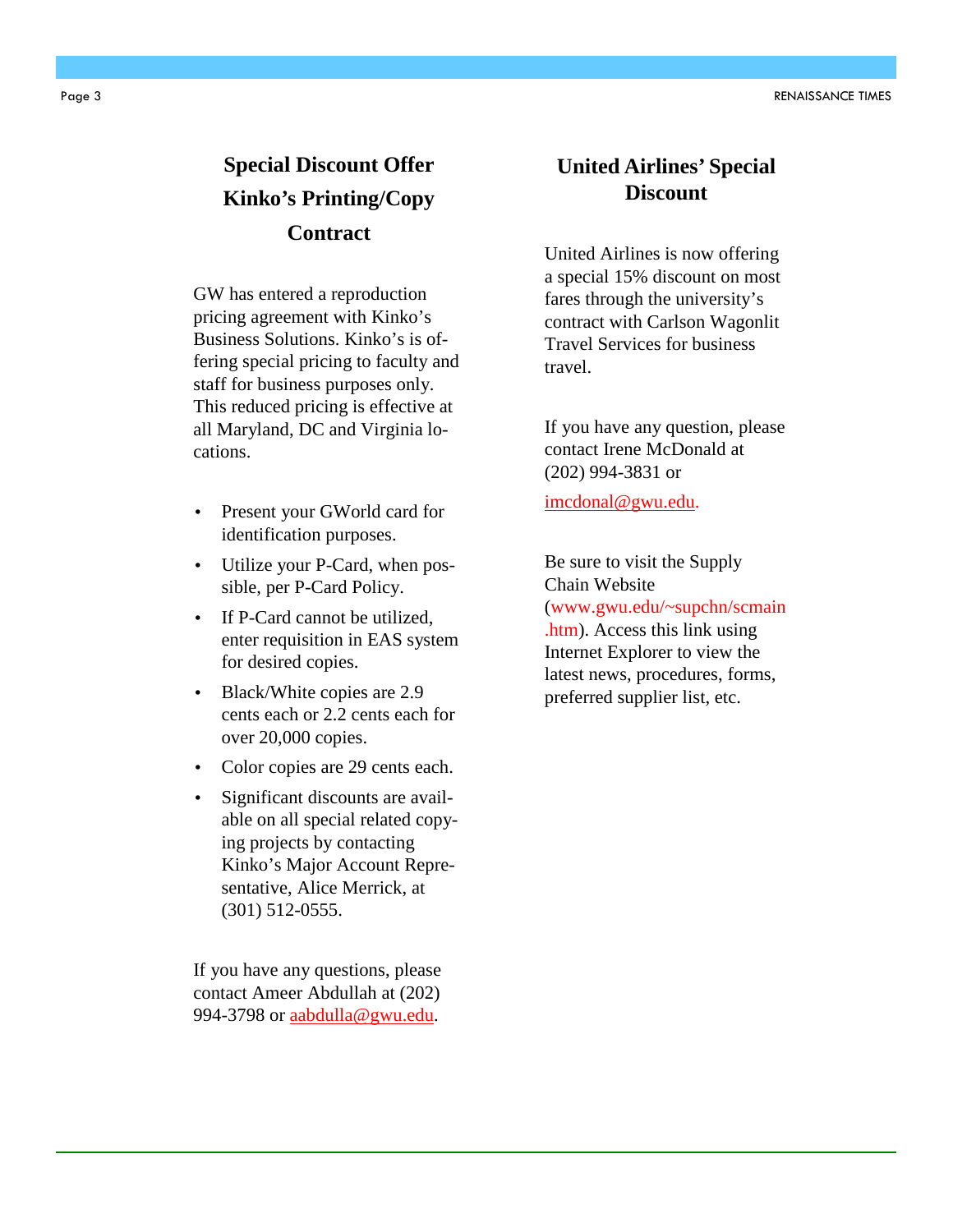## **LITERARY HISTORY**

| May 18, 1593   | Though no accurate documentation remains, it is thought that a warrant is issued on<br>this day for the arrest of Christopher Marlowe, accused of heresy by his ex-<br>roommate, Thomas Kyd, in an effort to save his own neck.                                                     |
|----------------|-------------------------------------------------------------------------------------------------------------------------------------------------------------------------------------------------------------------------------------------------------------------------------------|
| April 19, 1983 | The Polish author Jerzy Andrzejweski dies in Warsaw.                                                                                                                                                                                                                                |
| April 20, 1887 | Oscar Wilde writes: "Every great man nowadays has his disciples, and it is usually<br>Judas who writes the biography."                                                                                                                                                              |
| April 20, 1996 | The model for the human in the Winnie-the-Pooh books, Christopher Robin<br>Milne, dies.                                                                                                                                                                                             |
| April 21, 1910 | Mark Twain (Samuel Langhorne Clemens), 75, dies in Redding, Connecticut, upon<br>the reappearance of Halley's Comet, which had last shone in the year he was born.<br>He said of his writing, "My books are water those of the great geniuses are wine.<br>Everybody drinks water." |
| April 22, 1707 | Henry Fielding is born in Somerset, near Glastonbury, to a family that claims de-<br>scent from a branch of the Hapsburgs.                                                                                                                                                          |
| April 23, 1899 | Vladimir Nabokov is born in St. Petersburg to an eminent family. Their fortunes<br>will collapse in the Revolution, forcing them into exile in 1919.                                                                                                                                |
| April 24, 1942 | <b>Brendan Behan</b> is sentenced by a Dublin military court to 14 years imprisonment<br>for shooting at police during an I.R.A. march.                                                                                                                                             |
| April 25, 1595 | As Lord Byron leaves England forever for exile in Europe, friends arm themselves<br>with firearms to protect him in case the very sight of the poet rouses the crowd to<br>riot.                                                                                                    |
| April 26, 1564 | William Shakespeare is baptized in Stratford-upon-Avon.                                                                                                                                                                                                                             |
| April 26, 1731 | Daniel Defoe dies in Ropemaker Street in the City of London, hiding from creditors.                                                                                                                                                                                                 |
| April 26, 1820 | In Mount Healthy, near Cincinnati, Ohio, American writer Alice Cary is born.                                                                                                                                                                                                        |